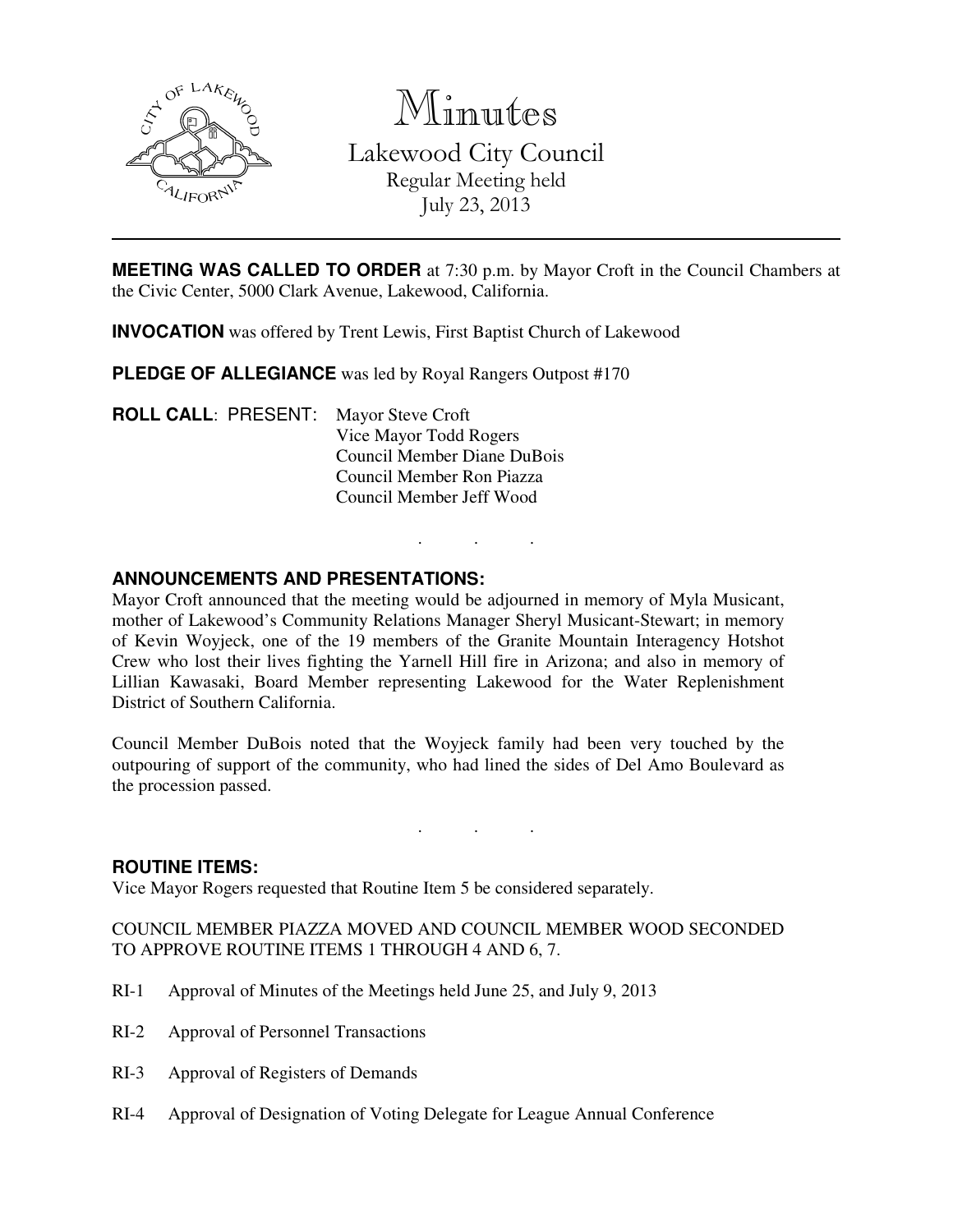#### **ROUTINE ITEMS:** Continued

- RI-6 Approval of Report of Monthly Investment Transactions
- RI-7 RESOLUTION NO. 2013-29; A RESOLUTION OF THE CITY COUNCIL OF THE CITY OF LAKEWOOD AMENDING RESOLUTION NO. 2002-38 PERTAINING TO EMPLOYEE BENEFITS AND THE CLASSIFICATION AND COMPENSATION OF CITY OFFICERS AND EMPLOYEES, AND ESTABLISHING EMPLOYEE BENEFITS, DEFINING THE CONDITIONS AND HOURS OF EMPLOYMENT, AND ADOPTING A CLASSIFICATION AND COMPENSATION PLAN FOR CITY OFFICERS AND EMPLOYEES

 RESOLUTION NO. 2013-30; A RESOLUTION OF THE CITY COUNCIL OF THE CITY OF LAKEWOOD REPEALING RESOLUTION NO. 2012-30 PERTAINING TO HOURLY-RATED PART-TIME EMPLOYEES AND ENACTING A PERSONNEL RESOLUTION ESTABLISHING THE COMPENSATION, RULES AND REGULATIONS PERTAINING TO HOURLY-RATED PART-TIME EMPLOYEES

UPON ROLL CALL VOTE, THE MOTION WAS APPROVED:

AYES: COUNCIL MEMBERS: Rogers, Piazza, DuBois, Wood and Croft NAYS: COUNCIL MEMBERS: None

RI-5 Approval of Donation of Fume Alert Kits to the Lakewood Sheriff's Station

COUNCIL MEMBER DUBOIS MOVED AND COUNCIL MEMBER WOOD SECONDED TO APPROVE ROUTINE ITEM 5. UPON ROLL CALL VOTE, THE MOTION WAS APPROVED:

. . .

AYES: COUNCIL MEMBERS: Piazza, DuBois, Wood and Croft NAYS: COUNCIL MEMBERS: None ABSTAIN: COUNCIL MEMBERS: Rogers

### **1.1 • WATER DEPARTMENT PUBLIC HEALTH GOALS REPORT 2010-12**

Water Resources Director Jim Glancy made a presentation based on the memo in the agenda and stated that State and Federal contaminant level goals required the preparation of a Public Health Goals Compliance Report every three years. He reported that thousands of tests were performed each year for 180 constituents and that only two constituents were above recommended goal levels. He noted that these were rather utopian goals, as the goal levels were significantly lower than any currently available laboratory technology to detect them. He also noted that having test disclose a constituent level above either the State Public Health Goal (PHG) or the Federal Maximum Contaminant Level Goal (MCLG) did not mean that the Department was in violation of State or Federal drinking water standards. It was the recommendation of the Water Resources Committee that the City Council hold a public hearing and adopt the Public Health Goals Compliance Report 2010-2012.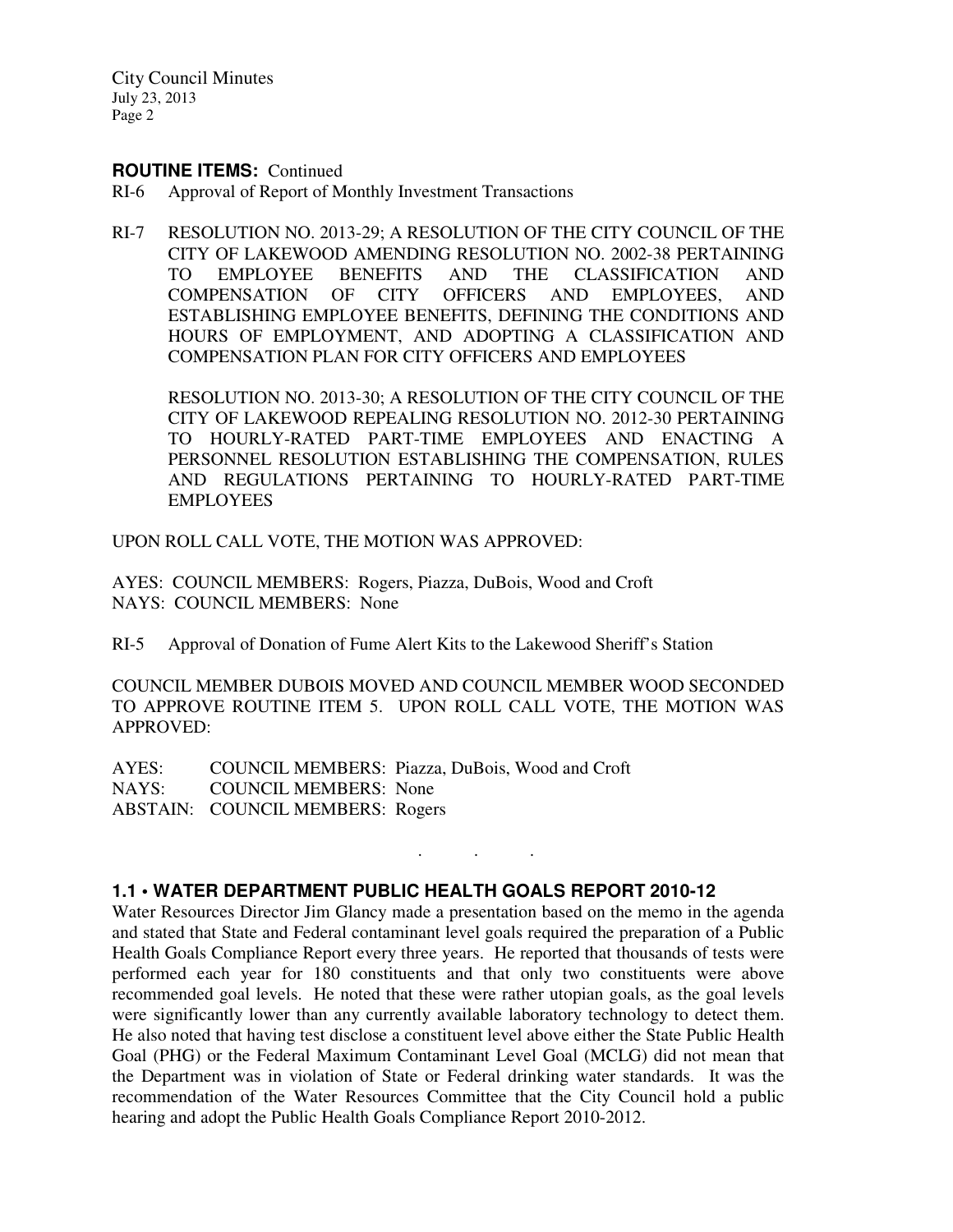### **1.1 • WATER DEPARTMENT PUBLIC HEALTH GOALS REPORT 2010-12** – Cont.

Mayor Croft confirmed from Mr. Glancy that the Goal levels were so low as to be not realistic, since they preceded the science necessary to be able to test for them.

Mayor Croft opened the public hearing at 7:47 p.m. and called for anyone in the audience wishing to address the City Council on this matter. There was no response.

VICE MAYOR ROGERS MOVED AND COUNCIL MEMBER DUBOIS SECONDED TO CLOSE THE PUBLIC HEARING AND ADOPT THE PUBLIC HEALTH GOALS COMPLIANCE REPORT 2010-2012. UPON ROLL CALL VOTE, THE MOTION WAS APPROVED:

AYES: COUNCIL MEMBERS: Rogers, Piazza, DuBois, Wood and Croft NAYS: COUNCIL MEMBERS: None

## **1.2 • REPORT OF DELINQUENT FEES FOR GARBAGE, WASTE AND REFUSE COLLECTION AND DISPOSAL**

. . .

Administrative Services Director Diane Perkin made a presentation based on the report in the agenda and stated 444 notices had been mailed to property owners with delinquent charges pending for garbage, waste and refuse collection. She advised that as of close of business this day, 250 accounts remained delinquent and that payments would continue to be accepted until July 31st. It was the recommendation of staff that the City Council adopt the proposed resolution confirming the report of delinquent fees. There was no response.

RESOLUTION NO. 2013-31; A RESOLUTION OF THE CITY COUNCIL OF THE CITY OF LAKEWOOD CONFIRMING THE REPORT OF DELINQUENT FEES AND CHARGES FOR GARBAGE, WASTE AND REFUSE COLLECTION AND DISPOSAL WITHIN THE CITY OF LAKEWOOD, COUNTY OF LOS ANGELES, STATE OF CALIFORNIA, MAY 31, 2013

Responding to a question from Vice Mayor Rogers, Ms. Perkin stated that many payments were received in response to the mailed notice and that any accounts that remained unpaid would be collected through the property tax rolls.

Mayor Croft opened the public hearing at 7:50 p.m. and called for anyone in the audience wishing to address the City Council on this matter.

COUNCIL MEMBER DUBOIS MOVED AND COUNCIL MEMBER WOOD SECONDED TO ADOPT RESOLUTION NO. 2013-31. UPON ROLL CALL VOTE, THE MOTION WAS APPROVED:

. . .

AYES: COUNCIL MEMBERS: Rogers, Piazza, DuBois, Wood and Croft NAYS: COUNCIL MEMBERS: None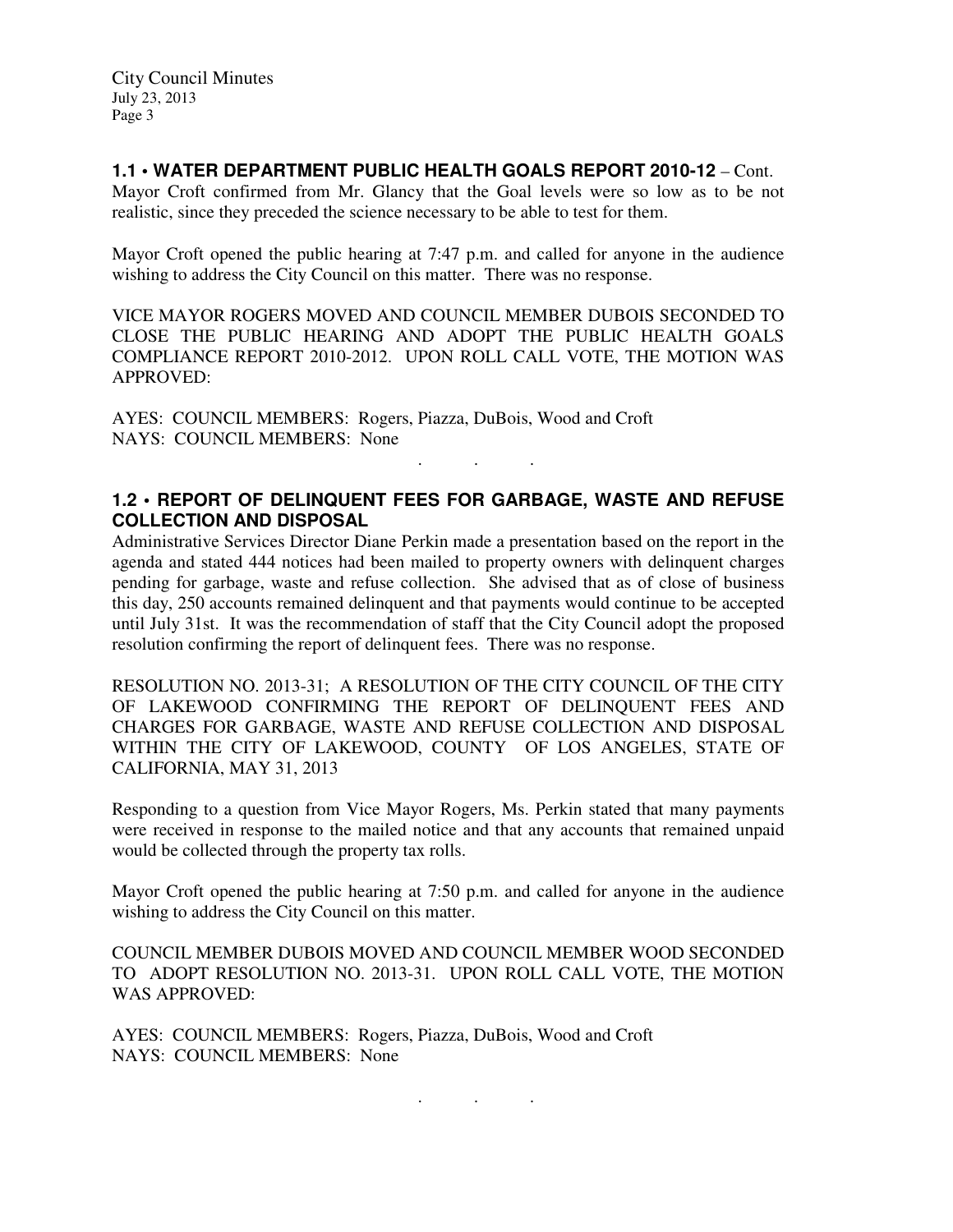### **2.1 • ZONE CHANGE NO. 112, 2922 SOUTH STREET**

ORDINANCE NO. 2013-1; AN ORDINANCE OF THE CITY COUNCIL OF THE CITY OF LAKEWOOD AMENDING THE ZONING MAP OF THE CITY OF LAKEWOOD BY CHANGING THE ZONING FROM M-F-R (MULTIPLE FAMILY RESIDENTIAL) TO PD-MF (MULTIPLE-FAMILY DWELLING UNIT PLANNED DEVELOPMENT) ON THAT PROPERTY LOCATED AT 2922 SOUTH STREET, DESIGNATED AS ZONE CHANGE CASE NO. 112 was read by title by the City Clerk.

VICE MAYOR ROGERS MOVED AND COUNCIL MEMBER PIAZZA SECONDED TO WAIVE FURTHER READING AND ADOPT ORDINANCE NO. 2013-1. UPON ROLL CALL VOTE, THE MOTION WAS APPROVED:

AYES: COUNCIL MEMBERS: Rogers, Piazza, DuBois, Wood and Croft NAYS: COUNCIL MEMBERS: None

## **2.2 • AMENDMENT TO SPECIFIC PLAN FOR LAKEWOOD CENTER SIGN PROGRAM**

. . .

City Attorney Steve Skolnik advised the City Council that between the introduction and this reading, a typographical error had been discovered. He instructed that the word "northwest" be stricken from line A3 on page 11.

ORDINANCE NO. 2013-2; AN ORDINANCE OF THE CITY COUNCIL OF THE CITY OF LAKEWOOD ADOPTING THE LAKEWOOD CENTER SIGN PROGRAM SPECIFIC PLAN was read by title by the City Clerk.

VICE MAYOR ROGERS MOVED AND COUNCIL MEMBER PIAZZA SECONDED TO WAIVE FURTHER READING AND ADOPT ORDINANCE NO. 2013-2, AS CORRECTED. UPON ROLL CALL VOTE, THE MOTION WAS APPROVED:

AYES: COUNCIL MEMBERS: Rogers, Piazza, DuBois, Wood and Croft NAYS: COUNCIL MEMBERS: None

#### **2.3 • AMENDING THE MUNICIPAL CODE PERTAINING TO PURCHASES**

ORDINANCE NO. 2013-4; AN ORDINANCE OF THE CITY COUNCIL OF THE CITY OF LAKEWOOD REPEALING THE PURCHASING PROVISIONS CONTAINED IN THE LAKEWOOD MUNICIPAL CODE was read by title by the City Clerk.

. . .

VICE MAYOR ROGERS MOVED AND COUNCIL MEMBER DUBOIS SECONDED TO WAIVE FURTHER READING AND ADOPT ORDINANCE NO. 2013-4. UPON ROLL CALL VOTE, THE MOTION WAS APPROVED:

AYES: COUNCIL MEMBERS: Rogers, Piazza, DuBois, Wood and Croft NAYS: COUNCIL MEMBERS: None

. . .